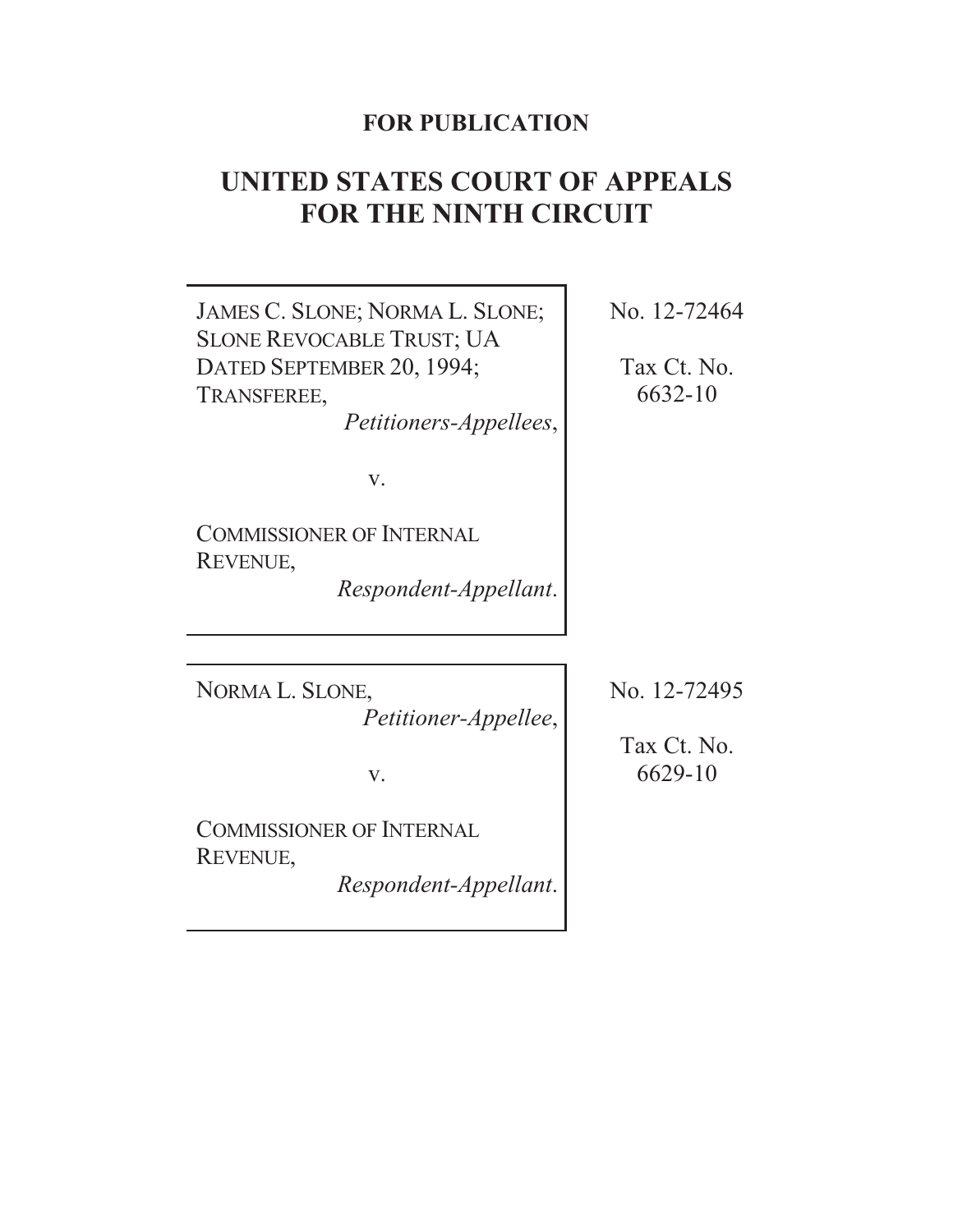| <b>SLONE V. CIR</b>                                                  |                        |
|----------------------------------------------------------------------|------------------------|
|                                                                      |                        |
| SLONE FAMILY GST TRUST,<br>Petitioner-Appellee,                      | No. 12-72496           |
| V.                                                                   | Tax Ct. No.<br>6630-10 |
| <b>COMMISSIONER OF INTERNAL</b><br>REVENUE,                          |                        |
| Respondent-Appellant.                                                |                        |
|                                                                      |                        |
| JAMES C. SLONE,<br><i>Petitioner-Appellee,</i>                       | No. 12-72497           |
| V.                                                                   | Tax Ct. No.<br>6631-10 |
| <b>COMMISSIONER OF INTERNAL</b><br>REVENUE,<br>Respondent-Appellant. | <b>OPINION</b>         |
|                                                                      |                        |

Appeal from a Decision of the United States Tax Court

Argued and Submitted November 21, 2014—San Francisco, California

Filed June 8, 2015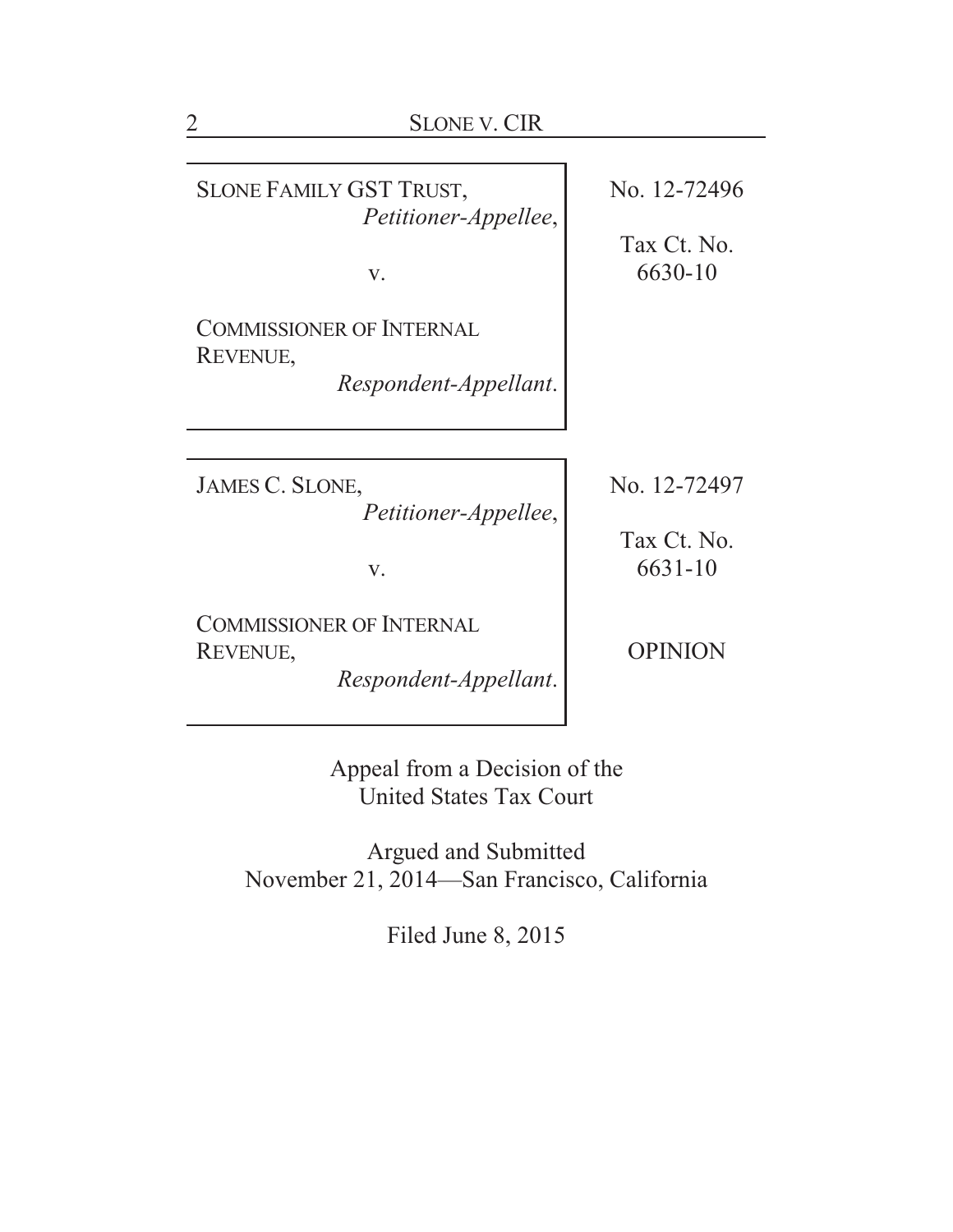# Before: John T. Noonan and Sandra S. Ikuta, Circuit Judges and William H. Albritton, III,**\*** Senior District Judge.

Opinion by Judge Ikuta; Partial Concurrence and Partial Dissent by Judge Noonan

#### **SUMMARY\*\***

#### **Tax**

The panel vacated and remanded a decision by the Tax Court on a petition for redetermination of federal income tax deficiency involving an asset and stock sale.

Slone Broadcasting Co. sold its assets to Citadel Broadcasting Co. Slone's shareholders then sold their shares to Berlinetta, Inc., which changed its name to Arizona Media and was later administratively dissolved for failure to file an annual report. The Internal Revenue Service sent notices of tax liability to the former shareholders of Slone Broadcasting, claiming that they were liable as "transferees" for taxes owed on Slone Broadcasting's asset sale, under 26 U.S.C. § 6901, and that the IRS could disregard the form of the stock sale because the substance of the transaction was that Slone

**<sup>\*</sup>** The Honorable William H. Albritton III, Senior District Judge for the U.S. District Court for the Middle District of Alabama, sitting by designation.

**<sup>\*\*</sup>** This summary constitutes no part of the opinion of the court. It has been prepared by court staff for the convenience of the reader.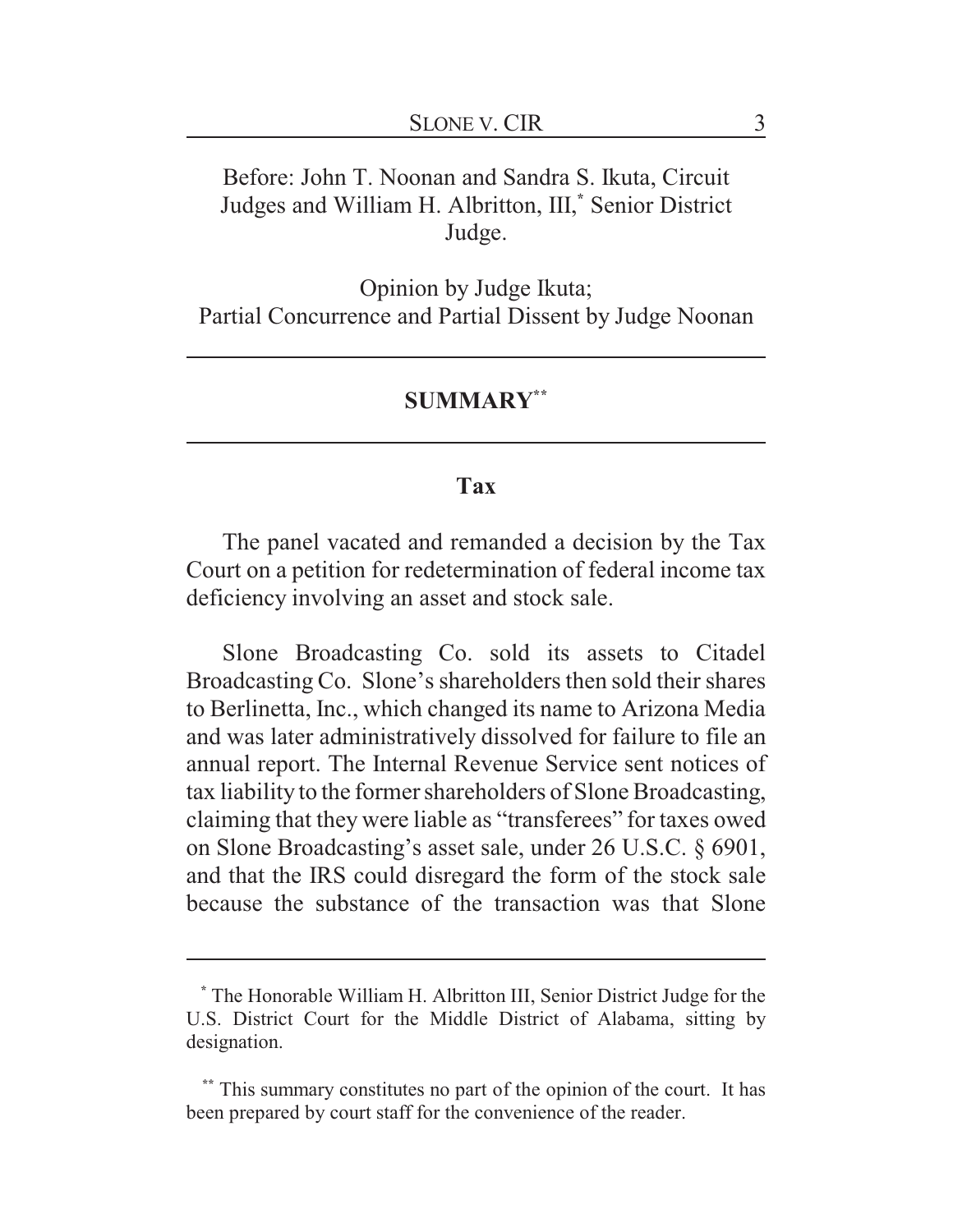Broadcasting dissolved upon selling its assets, then distributed those assets to its shareholders through the stock sale. The Tax Court determined that the stock sale was a legitimate transaction whose form must be respected.

The panel held that the Tax Court applied an incorrect test in making this determination. The panel explained that, when the Commissioner of Internal Revenue claims a taxpayer was "the shareholder of a dissolved corporation" for purposes of § 6901, but the taxpayer did not receive a liquidating distribution if the form of the transaction is respected, a court must consider the relevant subjective and objective factors to determine whether the formal transaction "had any practical economic effects other than the creation of income tax losses." The panel remanded for the Tax Court to apply the proper legal standard under *Comm'r v. Stern*, 357 U.S. 39 (1958).

Judge Noonan concurred in part and dissented in part. He concluded that the record is sufficient to reach the merits of the first prong of the *Stern* test, and would hold that the stock sale transaction had no economic substance and that the shareholders are transferees under § 6901. He would remand only on the question of state law substantive liability (the second prong of *Stern*).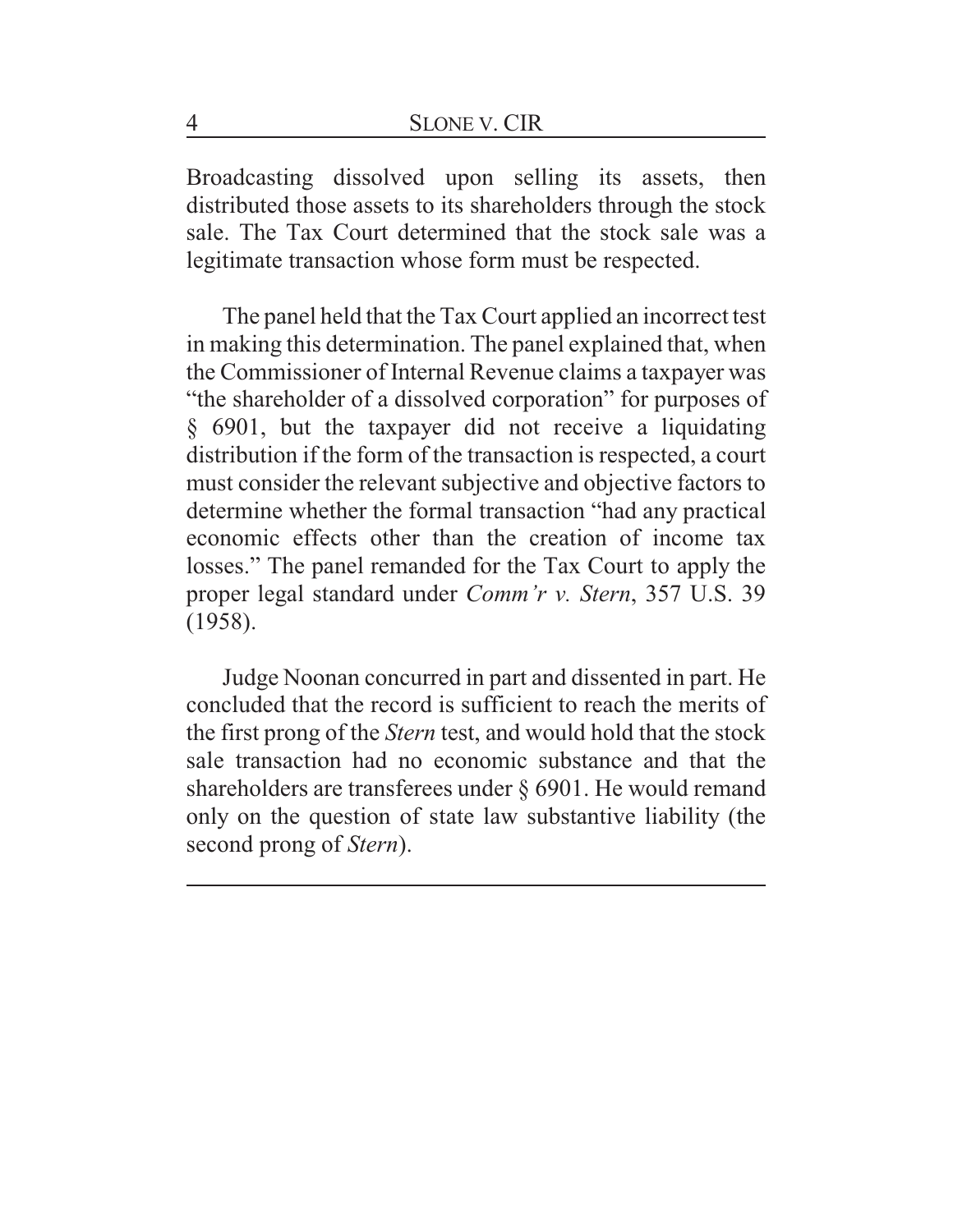## **COUNSEL**

Arthur T. Catterall (argued) and Francesca Ugolini (argued), Assistant United States Attorneys; Kathryn Keneally, Assistant Attorney General; Tamara W. Ashford, Deputy Assistant Attorney General; Gilbert S. Rothenberg and Kenneth L. Greene, Attorneys, Tax Division, United States Department of Justice, Washington, D.C., for Respondent-Appellant.

Stephen E. Silver (argued), Jason M. Silver, and David R. Jojola, Silver Law PLC, Scottsdale, Arizona, for Petitioners-Appellees.

#### **OPINION**

IKUTA, Circuit Judge:

This appeal involves two sales. First, Slone Broadcasting Co. sold essentially all of its assets to Citadel Broadcasting Co. for \$45 million. The shareholders of Slone Broadcasting then sold all their shares to Berlinetta, Inc. for \$33 million. The substance of the stock sale, according to the Commissioner of the Internal Revenue Service (IRS), is that the shareholders received a liquidating distribution from the corporation. The Commissioner contends that the form of this transaction should be disregarded for federal tax law purposes. The shareholders, in turn, claim that the transaction was a legitimate stock sale transaction and its form must be respected. The tax court agreed with the shareholders. On appeal, we conclude that the tax court applied an incorrect test in holding that it would respect the form of the stock sale.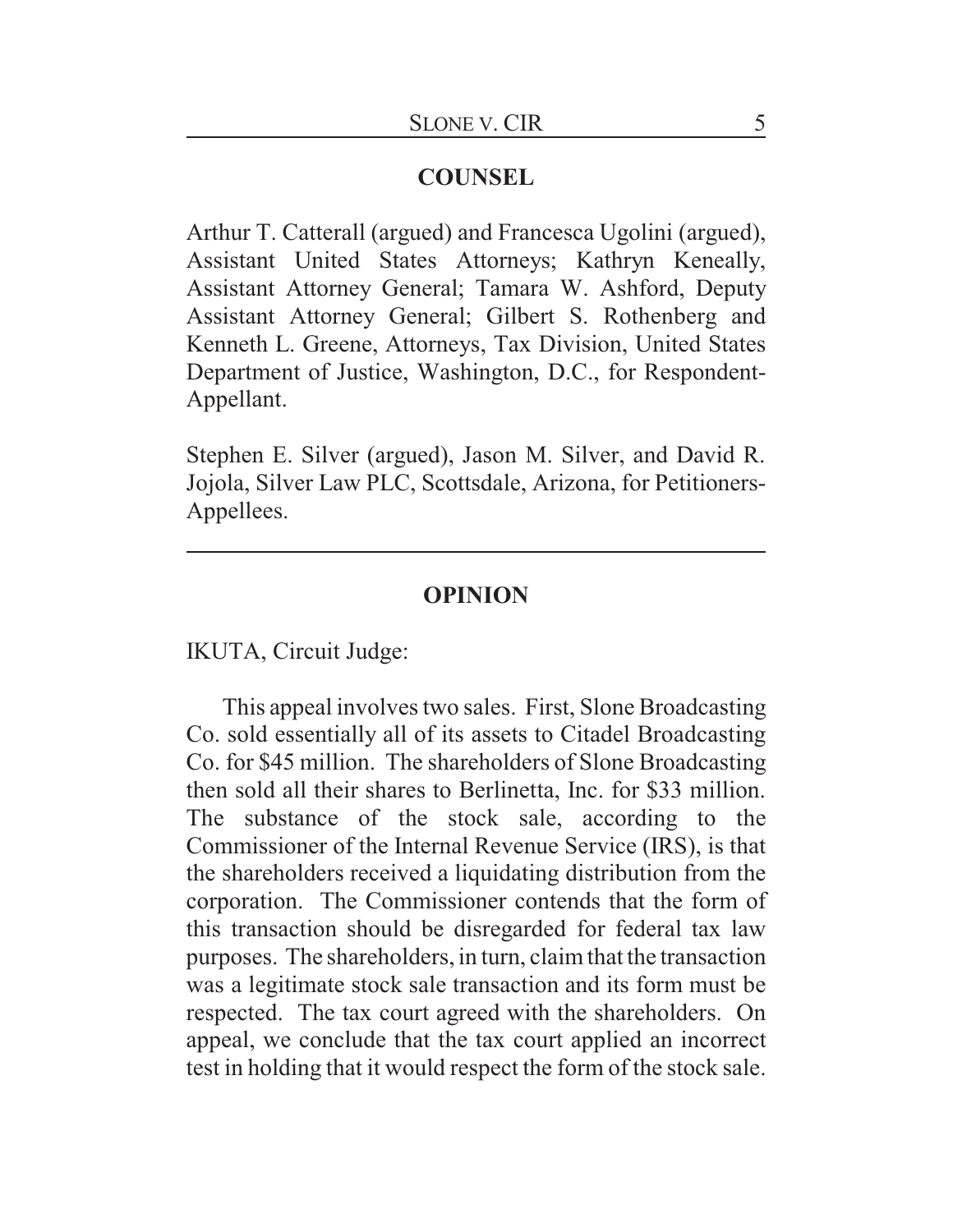#### **I**

Slone Broadcasting Co., a radio broadcasting business, had two shareholders: the Slone Revocable Trust, for which James C. Slone and his wife Norma L. Slone were trustees, and the Slone Family GST Trust, for which John Barkley was the sole trustee. On December 21, 2000, Slone Broadcasting entered into an asset purchase agreement with Citadel Broadcasting Co., in which Citadel agreed to pay \$45 million for all assets of the radio stations owned and operated by Slone Broadcasting. The transaction closed in July 2001. Because Slone Broadcasting's basis in these assets was \$6.4 million, Slone Broadcasting realized a capital gain of approximately \$38.6 million and incurred an estimated federal and state income tax liability of \$15.3 million. The corporation did not make any distributions to the shareholders. In October 2001, Slone Broadcasting made its first federal income tax payment of \$3.1 million to the IRS for the tax year ended June 30, 2002.

Before the transaction with Citadel closed, Fortrend International, LLC expressed an interest in a merger deal with Slone Broadcasting. Fortrend proposed purchasing all of Slone Broadcasting's shares for \$29.8 million, and then restructuring the company to engage in the asset recovery business. Slone Broadcasting's shareholders investigated whether Fortrend and its offer were legitimate. A tax attorney hired by the shareholders confirmed that Fortrend's business plan projections were reasonable, and he consulted with an industry expert to confirm that Fortrend and its thirdparty service provider were reputable and were represented by well-regarded accounting and law firms. When the shareholders asked for information regarding the methods it would use to reduce the shareholders' tax liability, Fortrend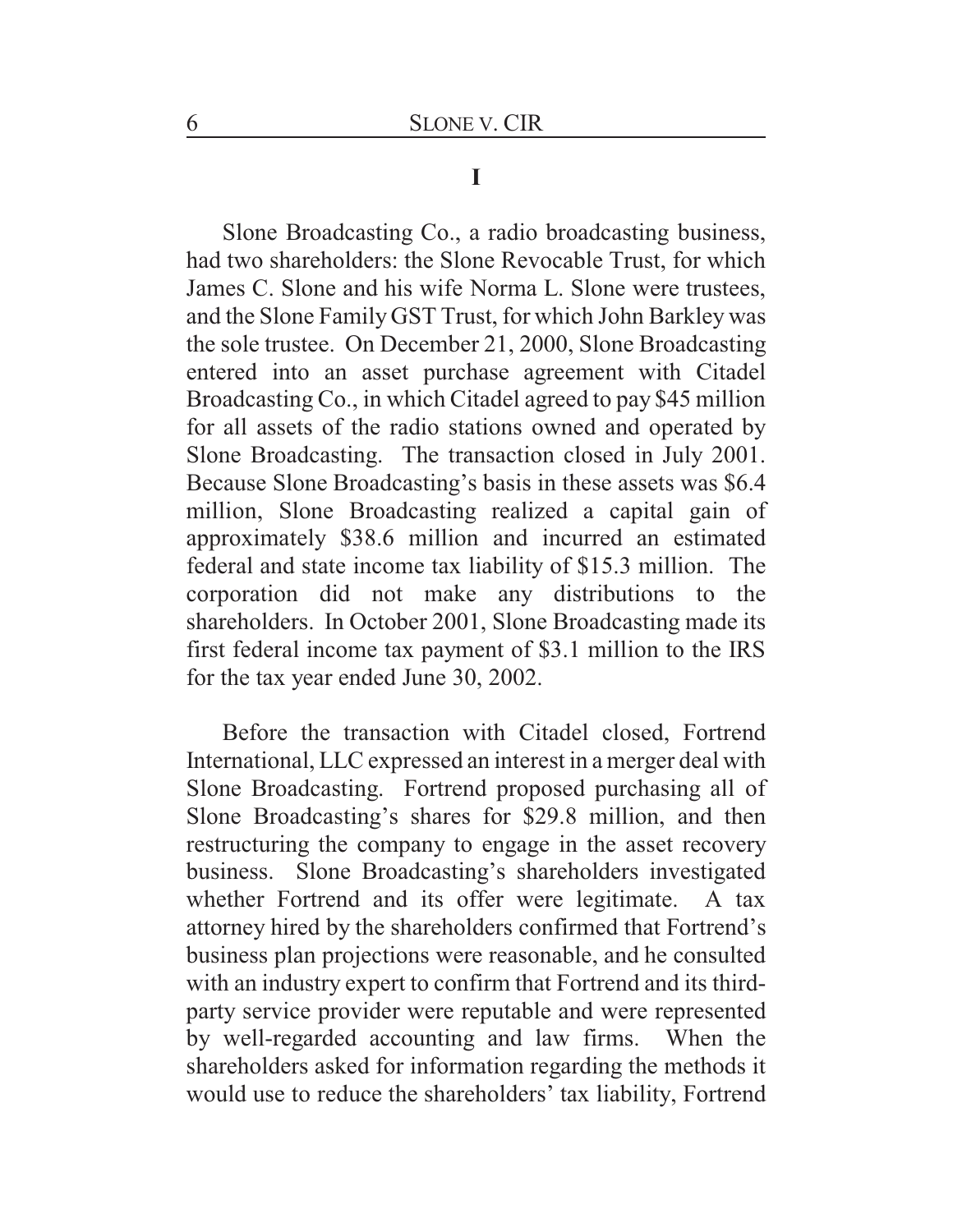would not respond, claiming its methods were proprietary. Nevertheless, Fortrend assured Slone Broadcasting that the transaction would not be a "listed transaction" pursuant to IRS Notice 2001-51, 2001-2 C.B. 190, which specifies tax avoidance transactions that must be disclosed or registered. On December 10, 2001, the Slone Broadcasting shareholders agreed to sell all the shares of Slone Broadcasting to Berlinetta, Inc., a Fortrend affiliate, for \$35.8 million. Berlinetta agreed to assume Slone Broadcasting's income tax liability. The shareholders, Slone Revocable Trust and the Slone Family GST Trust, received cash payments of \$31 million and \$2.6 million, respectively, from the sale.

After closing, Slone Broadcasting merged with Berlinetta. The new company changed its name to Arizona Media Holdings, Inc. On December 13, 2001, a shareholder of Arizona Media contributed Treasury bills with a basis of \$38.1 million to the new company. Arizona Media then sold the bills for \$108,731. Arizona Media filed its tax return for the tax year ended June 30, 2002, reporting a \$37.9 million gain from the asset sale and an offsetting loss of \$38 million from the Treasury bill sale. Arizona Media claimed it had no income tax liability, and requested a refund for the \$3.1 million tax payment made by Slone Broadcasting. The IRS granted this refund.

The IRS began investigating Arizona Media in March 2005. The IRS assessed a tax deficiency for taxes due on Slone Broadcasting's December 2000 sale of assets to Citadel in the amount of \$13.5 million in 2008, along with a penalty of \$2.7 million and interest of \$7.3 million.**<sup>1</sup>** Arizona Media

**<sup>1</sup>** Arizona Media had agreed to extend the limitations period in which the IRS could assess tax liability through May 2008.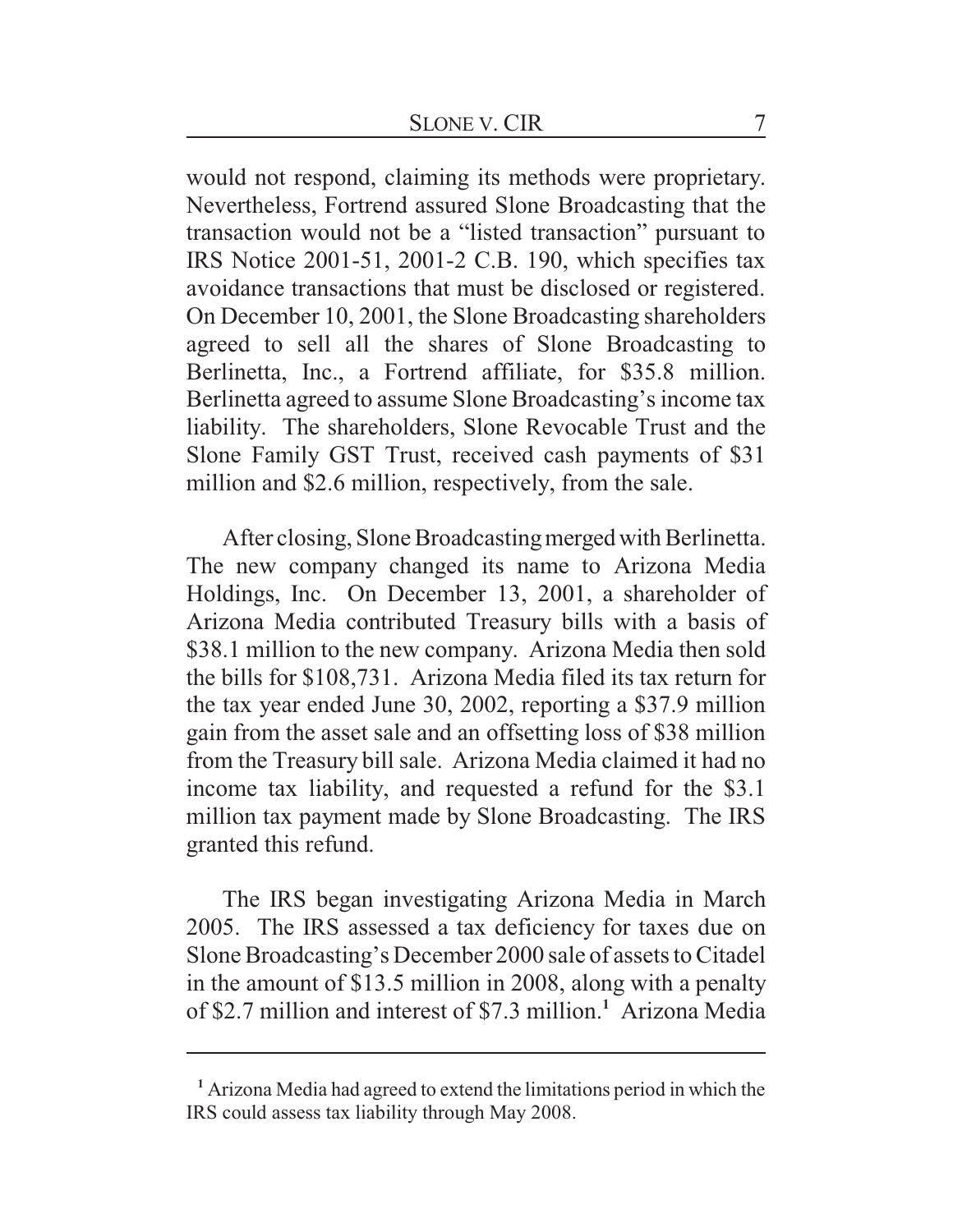failed to pay any of the assessed tax, penalty, or interest. In August 2009, the state of Arizona administratively dissolved Arizona Media for failure to file an annual report.

After failing to collect the tax deficiency from Arizona Media, the IRS sent notices of liability to the former shareholders of Slone Broadcasting. The notices claimed that the shareholders were liable for the taxes owed on Slone Broadcasting's sale of assets to Citadel because the shareholders were "transferees" of Slone Broadcasting for purposes of 26 U.S.C. § 6901. (Section 6901 authorizes the IRS to require a transferee of assets to pay the unpaid taxes owed by the transferor under certain circumstances.) The IRS took the position that it could disregard the form of the shareholders' sale of Slone Broadcasting stock to Berlinetta. Instead, according to the IRS, the substance of the transaction was that Slone Broadcasting dissolved upon selling its assets to Citadel, and then distributed those assets to its shareholders through the Fortrend transaction.

The shareholders filed petitions for review of this determination in tax court, arguing that the form of the stock sale transaction to Berlinetta should be respected, and therefore the shareholders were not "transferees" of Slone Broadcasting's assets under § 6901.

The tax court agreed, holding that "[w]e will respect the form of the transactions in this case." It first found that the asset sale between Slone Broadcasting and Citadel was genuinely independent from the stock sale between Slone Broadcasting and Berlinetta, and that there was no evidence that the Slone Broadcasting shareholders conducted the asset sale as the first step in a tax scheme to offset the potential capital gains from the sale. Second, the court found that the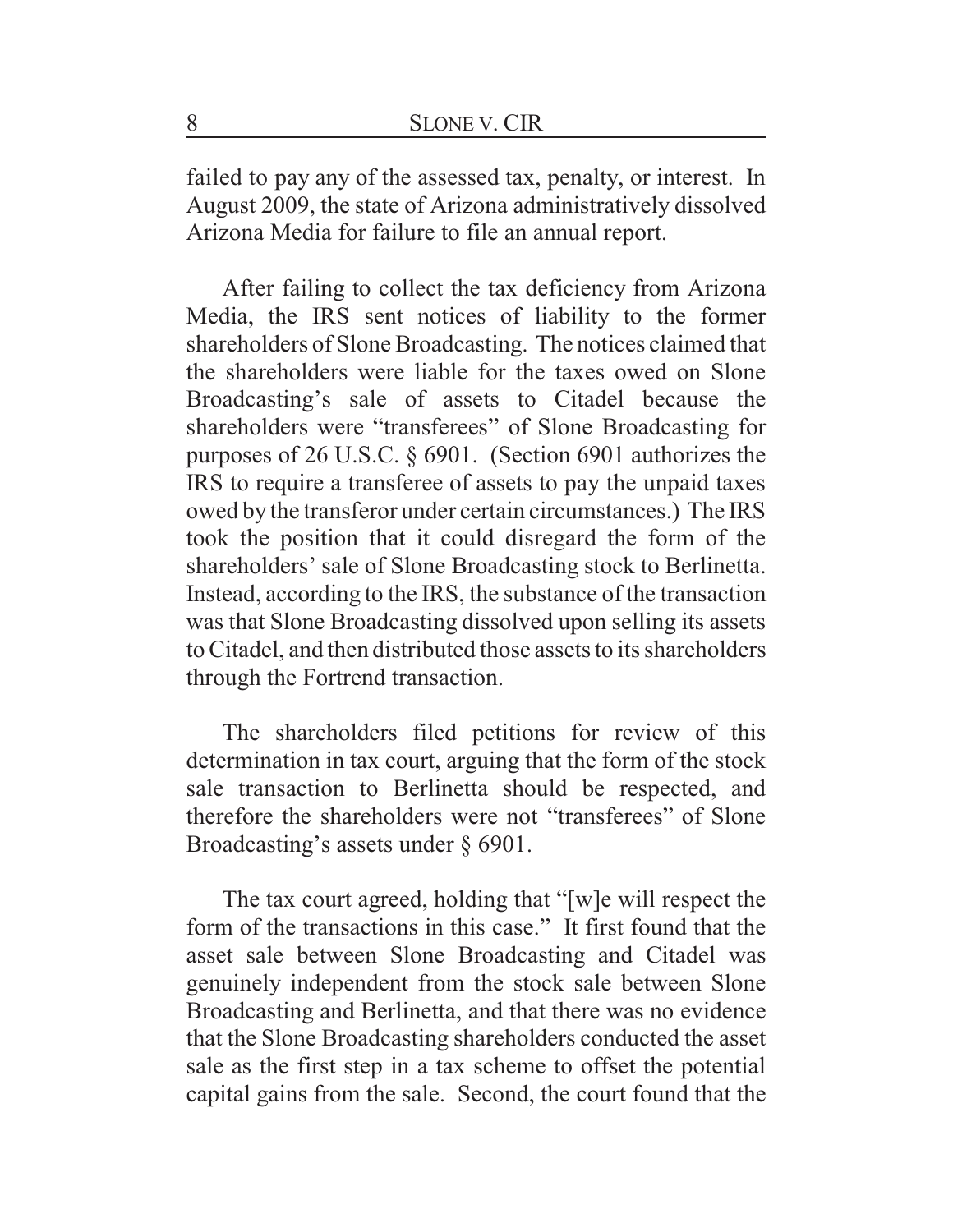Slone Broadcasting shareholders neither knew, nor should have known, that Fortrend and Berlinetta were involved in an illegitimate tax evasion scheme. The court noted that when the shareholders asked for more information about Fortrend's methods for offsetting gains from the asset sale, they were told that the methods were proprietary. The court concluded that the shareholders had no duty to conduct further investigation, and no responsibility for any tax strategies adopted by Berlinetta after the transaction closed.

Based on these findings and conclusions, the tax court held that neither the substance over form doctrine, nor any related doctrine, required the tax court to "recast the stock sale as a liquidating distribution."**<sup>2</sup>** The tax court concluded that the form of the stock sale between the shareholders and Berlinetta should be respected, and therefore rejected the IRS's theory that the shareholders were liable for taxes, interest, and penalties arising from Slone Broadcasting's sale of its assets. The Commissioner timely appealed.

#### **II**

We have jurisdiction over this appeal under I.R.C.  $\S 7482(a)(1)$ . We review a tax court's factual determinations for clear error and its application of legal standards de novo. *See Sacks v. Comm'r*, 69 F.3d 982, 986 (9th Cir. 1995). Because a tax court must apply the correct legal standards

<sup>&</sup>lt;sup>2</sup> The tax court held that the Commissioner had waived an alternative argument that the stock sale should be disregarded for tax purposes under the economic substance doctrine, but did not explain the difference between this doctrine and the "substance over form" doctrine which it considered. As explained below, any subtle differences between these doctrines is not relevant for our analysis here.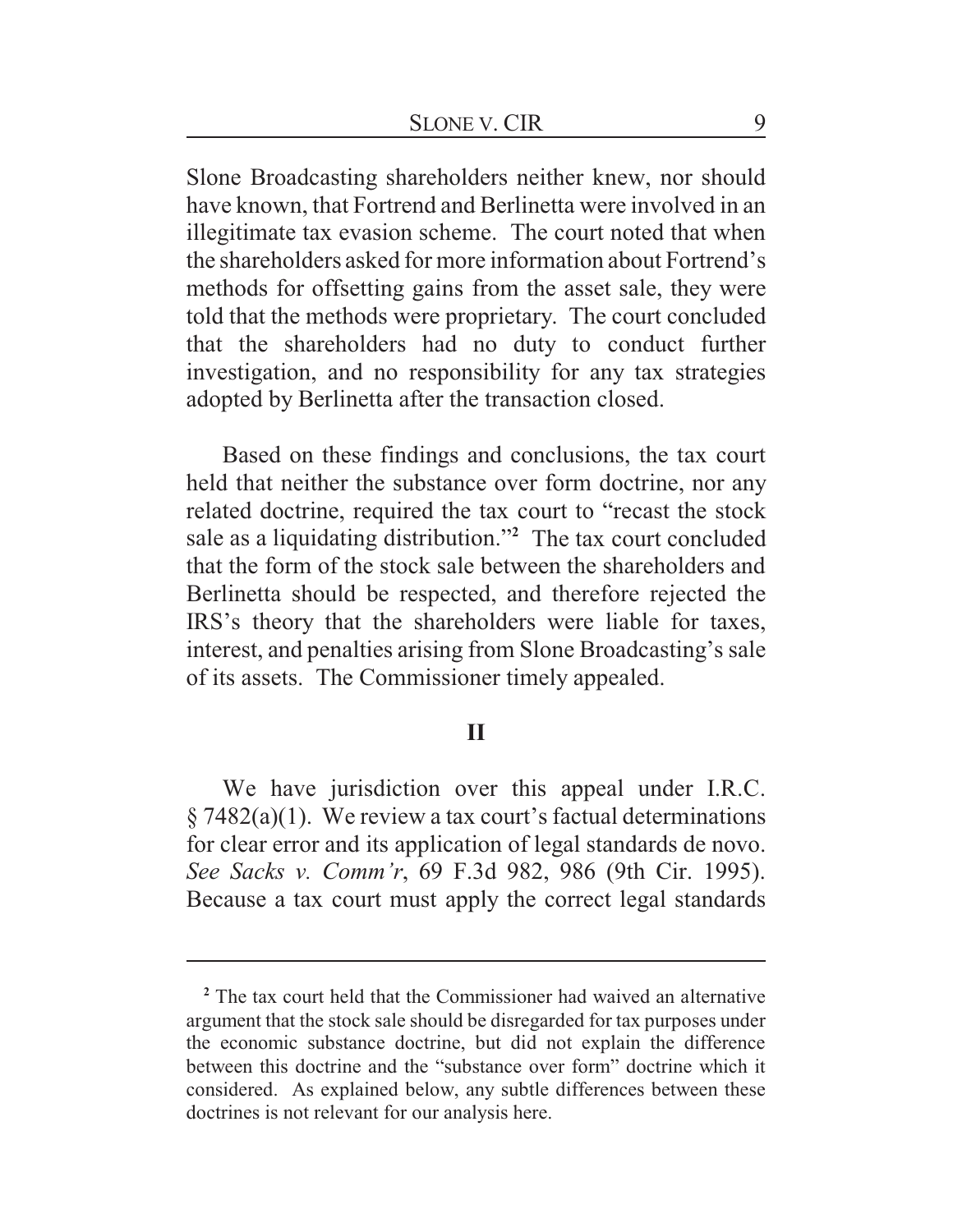when it characterizes a transaction for tax purposes, *see id.*, we reject the shareholders' argument that such a characterization raises only questions of fact.

### **A**

The question before us is whether the Slone Broadcasting shareholders can be held liable for taxes on Slone Broadcasting's sale of assets to Citadel because the shareholders were "transferees" of the proceeds of that sale.

Under 26 U.S.C. § 6901, the Commissioner can assess tax liability against a taxpayer who is "the transferee of assets of a taxpayer who owes income tax." *Salus Mundi Found. v. Comm'r*, 776 F.3d 1010, 1017 (9th Cir. 2014). Tax liabilities on transferred assets shall, with certain exceptions, be "assessed, paid, and collected in the same manner and subject to the same provisions and limitations as in the cases of taxes with respect to which the liabilities were incurred." 26 U.S.C. § 6901.

While federal law provides the procedure for collecting tax liabilities from a transferee, state law answers the question whether the alleged transferee is substantively liable for the tax. *Comm'r v. Stern*, 357 U.S. 39, 44–45 (1958). Therefore, in order to impose tax liability on a transferee, a court must engage in a two-pronged inquiry, *see Salus Mundi*, 776 F.3d at 1018 (citing *Stern*, 357 U.S. at 42, 44–45), which is sometimes called the *Stern* test. The first prong asks: "is the party a 'transferee' under § 6901 and federal tax law?" *Id*. Under federal law, a "transferee" is defined as including a "donee, heir, legatee, devisee, [or] distributee." 26 U.S.C. § 6901(h). Treasury regulations further define the term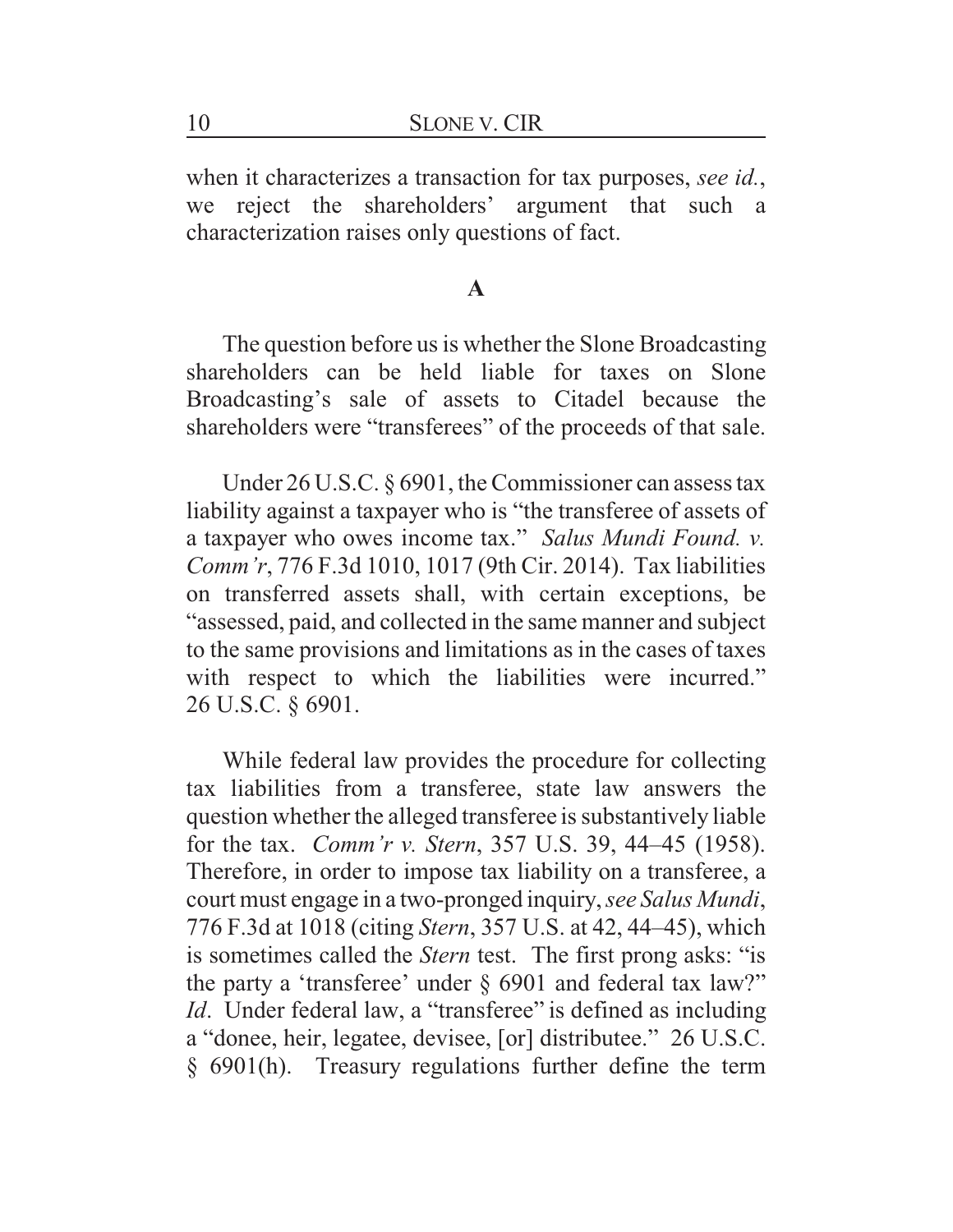"transferee" to include "the shareholder of a dissolved corporation." 26 C.F.R. § 301.6901-1(b).

The second prong of the *Stern* test asks: "is the party substantively liable for the transferor's unpaid taxes under state law?" *Salus Mundi*, 776 F.3d at 1018. The test for this second prong depends on the law of the state where the transfer occurred, but typically requires a showing that "the transferee had actual or constructive knowledge of the entire scheme that renders its exchange with the debtor fraudulent," which allows the transaction to be recharacterized under state law. *Id.* (applying the New York Uniform Fraudulent Conveyance Act) (internal quotation marks and alterations omitted).

The Commissioner has the burden of proving that the taxpayer is a "transferee" under federal law, 26 U.S.C. § 6902, and must make out a prima facie case that the transferee would be liable for the debt under state law, *Edelson v. Comm'r*, 829 F.2d 828, 833 (9th Cir. 1987). The two *Stern* test prongs "are separate and independent inquiries." *Salus Mundi*, 776 F.3d at 1012.

#### **B**

The Commissioner argues that the tax court erred in analyzing the first prong of the *Stern* test: whether the shareholders are "transferees" as "shareholder[s] of a dissolved corporation." 26 C.F.R. § 301.6901-1(b). The parties do not dispute that if the form of the stock sale transaction between the shareholders and Berlinetta is respected, the shareholders did not receive a liquidating distribution from a dissolved corporation, and therefore were not transferees of Slone Broadcasting's assets (or liable for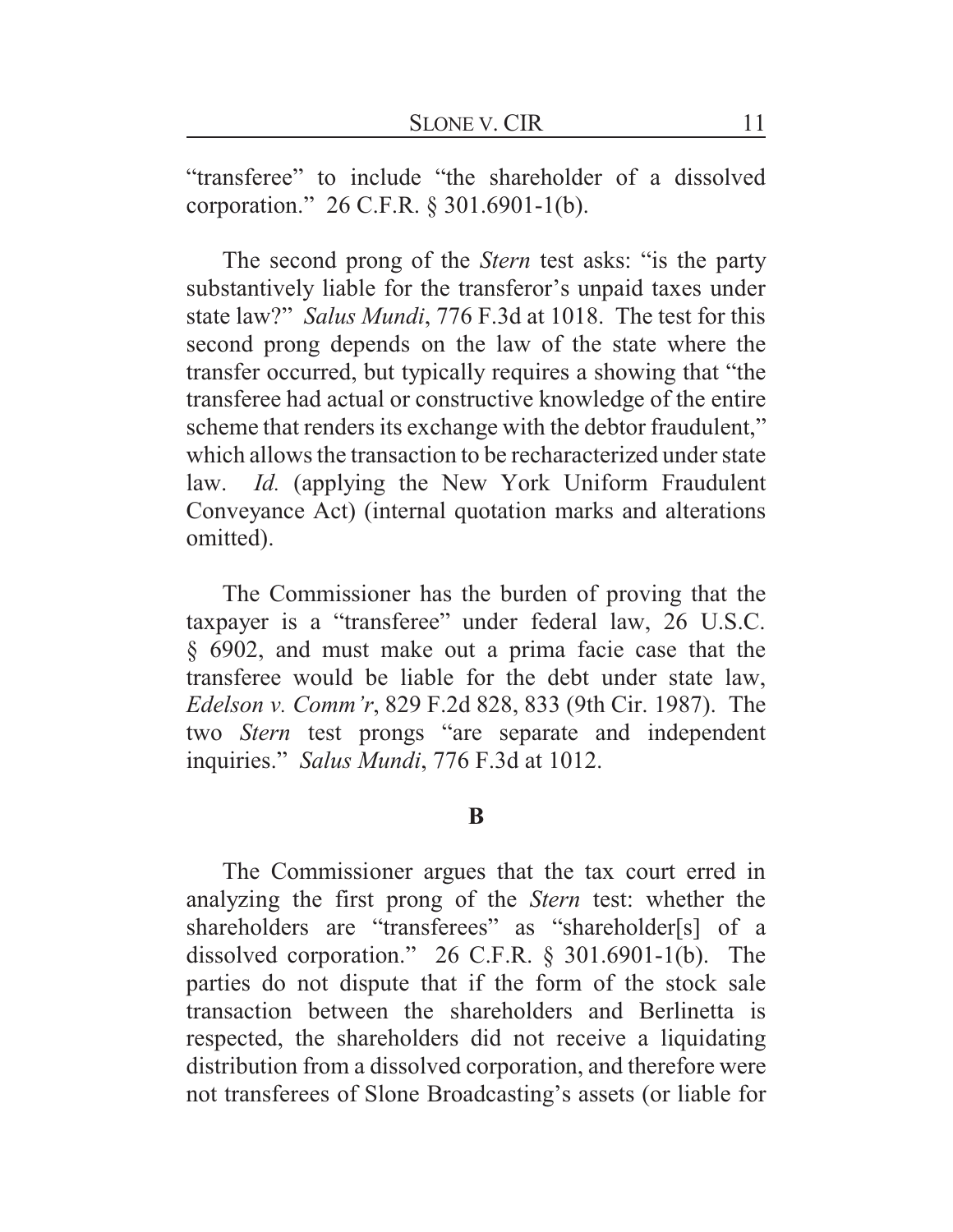Slone Broadcasting's taxes). Therefore, the crucial question is whether the tax court erred in respecting the form of the shareholders' stock sale to Berlinetta for federal tax purposes under the first prong of the *Stern* test, leaving it unnecessary for the tax court to analyze the shareholders' substantive liability under state law under the second prong of the *Stern* test.

Although we have not previously considered how a court should analyze a transaction for purposes of transferee liability under § 6901, both the Supreme Court cases, and our own precedent, require us to look through the form of a transaction to consider its substance. The Supreme Court has long recognized "the importance of regarding matters of substance and disregarding forms," *United States v. Phellis*, 257 U.S. 156, 168 (1921), because "[t]he incidence of taxation depends upon the substance of a transaction," *Comm'r v. Court Holding Co.*, 324 U.S. 331, 334 (1945). In explaining the factors that should guide a court's analysis regarding when it is appropriate to disregard the form of a transaction, the Supreme Court framed the inquiry as whether "there is a genuine multiple-party transaction with economic substance which is compelled or encouraged by business or regulatory realities, is imbued with tax-independent considerations, and is not shaped solely by tax-avoidance features that have meaningless labels attached." *Frank Lyon Co. v. United States*, 435 U.S. 561, 583–84 (1978).

We have interpreted *Frank Lyon* as requiring courts to consider both subjective and objective factors in characterizing a transaction for tax purposes. *See Casebeer v. Comm'r*, 909 F.2d 1360, 1362–63 (9th Cir. 1990). We have used different terminology from time to time, but consistently apply the same approach. In *Casebeer*, we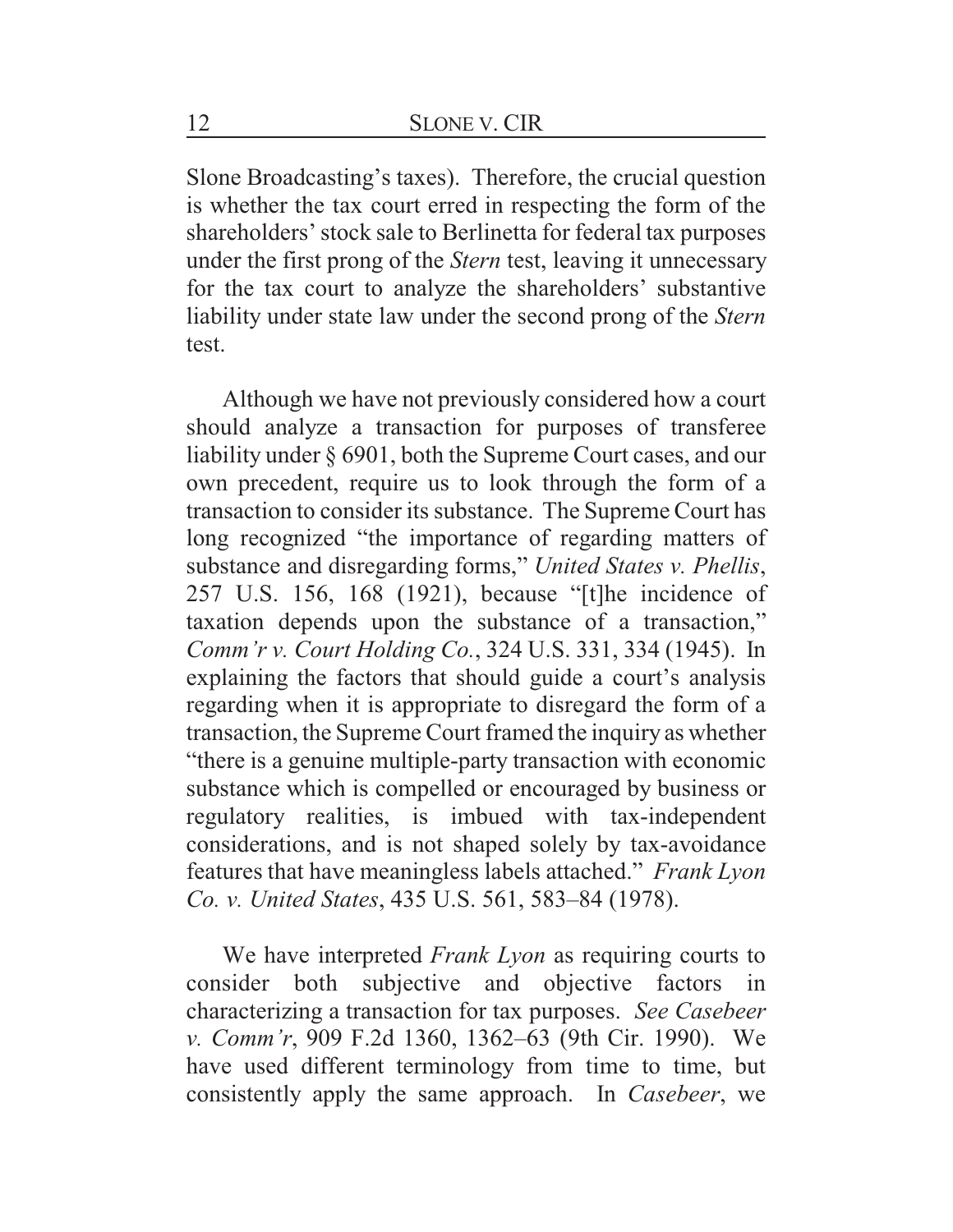applied "a two-part test for determining whether a transaction is a sham: 1) has the taxpayer shown that it had a business purpose for engaging in the transaction other than tax avoidance? 2) has the taxpayer shown that the transaction had economic substance beyond the creation of tax benefits?" *Id.* at 1363 (citing *Bail Bonds by Marvin Nelson, Inc. v. Comm'r*, 820 F.2d 1543, 1549 (9th Cir. 1987)); *see also Sacks*, 69 F.3d at 987–88 (considering subjective and objective factors in analyzing whether a transaction was a sham). Similarly, in *Reddam v. Commissioner*, we applied the "economic substance doctrine," which likewise focused on two prongs: "the subjective aspect of whether the taxpayer intended to do anything other than acquire tax deductions, and the objective aspect of whether the transaction had any economic substance other than creation of tax benefits." 755 F.3d 1051, 1059 (9th Cir. 2014) (quoting *Sacks*, 69 F.3d at 987). Finally in *Stewart v. Commissioner*, we referred to the "substance-over-form doctrine" as part of a well-established body of common law that included consideration of a transaction's "business purpose" and "economic reality." 714 F.2d 977, 987–88 (9th Cir. 1983).

In determining whether to disregard the form of a transaction, we do not conduct a "rigid two-step analysis" applying the subjective and objective factors, but rather focus "holistically on whether the transaction had any practical economic effects other than the creation of income tax losses." *Reddam*, 755 F.3d at 1060 (internal quotation marks and emphasis omitted); *see also Sacks*, 69 F.3d at 987–92 (looking at a transaction as a whole to determine whether it was a sham). If a common sense review of the transaction leads to the conclusion that a particular transaction does not have a non-tax business purpose or "any economic substance other than creation of tax benefits," *Reddam*, 755 F.3d at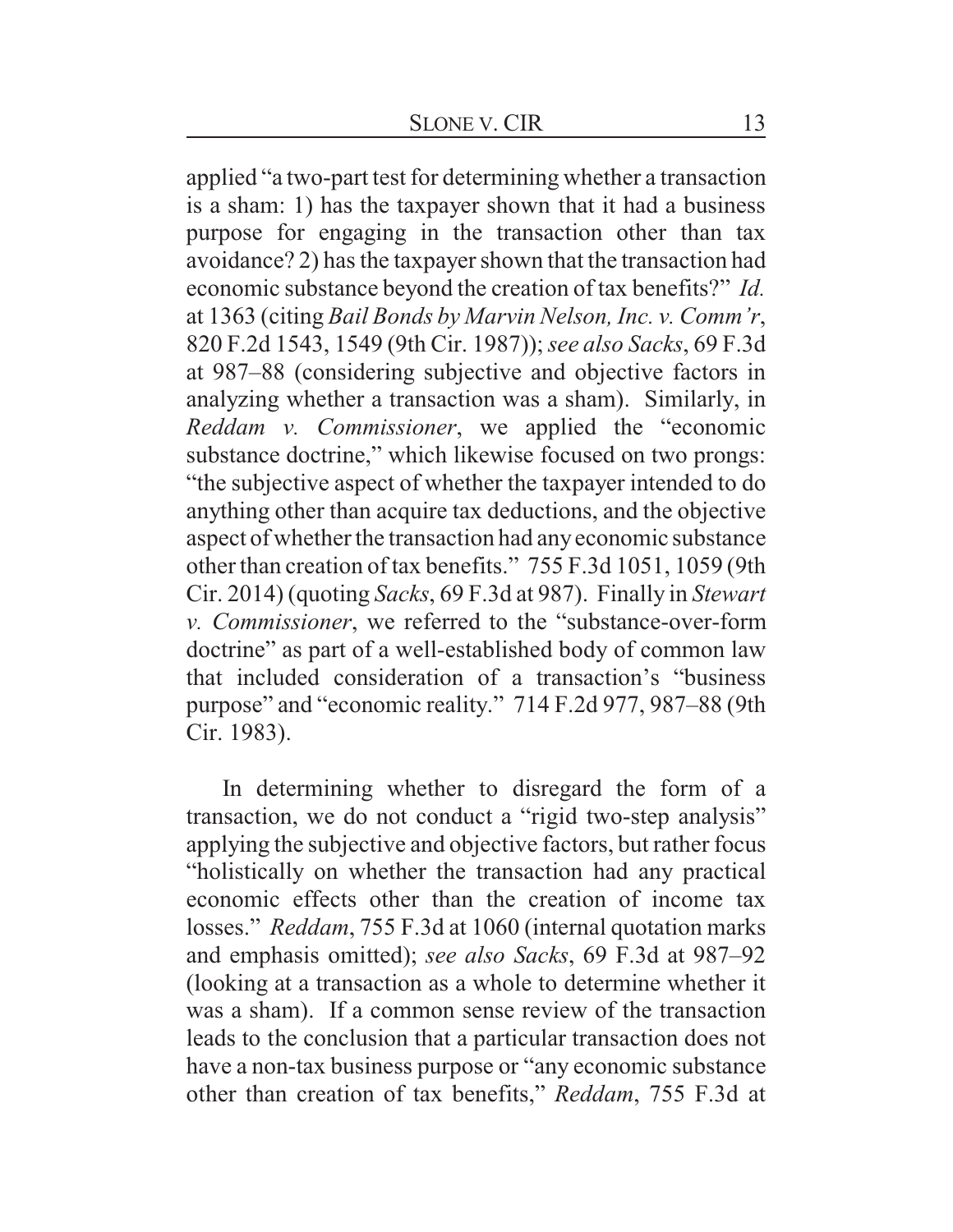1059 (internal quotation mark omitted), the form of that transaction may be disregarded, and the Commissioner may rely on its underlying economic substance for tax purposes.

This approach to characterizing a transaction for tax purposes, considering both subjective and objective factors, is also used by other circuits, although they too describe in it varying ways. *See, e.g.*, *Feldman v. Comm'r*, 779 F.3d 448, 454 (7th Cir. 2015) (noting that the "animating principle" of each of "several related, overlapping doctrines used in tax cases," including "the 'substance over form' doctrine, the 'business purpose' doctrine, [and] the 'economic substance' doctrine," is that "the law looks beyond the form of a transaction to discern its substance"). As *Feldman* noted, "[t]he distinctions between these doctrines are subtle, if they exist at all." *Id.* at 454 n.6; *see also* Bittker and Lokken, *Federal Taxation of Income, Estates and Gifts* ¶ 4.3.4A (3d ed. Supp. 2014) (noting that the substance over form doctrine, the business purpose doctrine, the economic substance doctrine, and the sham transaction doctrine have tended to coalesce in the case law).**<sup>3</sup>** Congress has codified a similar approach considering subjective and objective factors.**<sup>4</sup>**

**4** In 2010, Congress revised 26 U.S.C. § 7701 to clarify that a transaction has economic substance when: (1) the transaction meaningfully changes the taxpayer's economic position and (2) the taxpayer has a substantial purpose for entering into the transaction. Health Care and Education Reconciliation Act of 2010, Pub. L. No. 111-152, § 1409(a), 124 Stat. 1029 (2010). This provision applies only to transactions entered into after March 30, 2010, *id.* § 1409(e), and is therefore inapplicable to the Slone Broadcasting transaction.

**<sup>3</sup>** *But see Altria Grp., Inc. v. United States*, 658 F.3d 276, 291 (2d Cir. 2011) (stating, without explanation, that "[t]he substance over form doctrine and the economic substance doctrine are independent bases to deny a claimed tax deduction").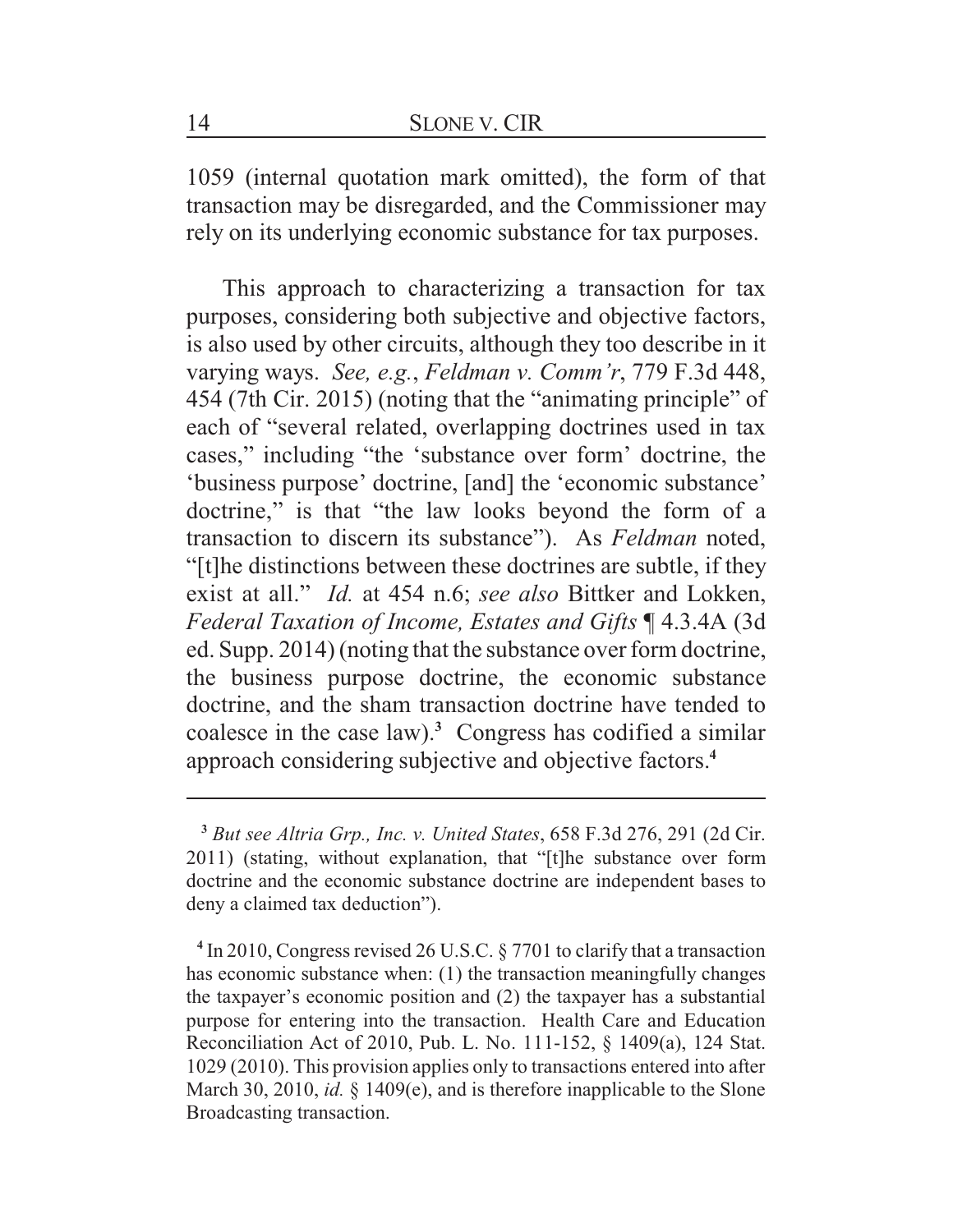We conclude that this approach is applicable for determining whether a taxpayer is a transferee for purposes of § 6901. Accordingly, when the Commissioner claims a taxpayer was "the shareholder of a dissolved corporation" for purposes of 26 C.F.R. § 301.6901-1(b), but the taxpayer did not receive a liquidating distribution if the form of the transaction is respected, a court must consider the relevant subjective and objective factors to determine whether the formal transaction "had any practical economic effects other than the creation of income tax losses." *Reddam*, 755 F.3d at 1060 (internal quotation mark omitted).

## **C**

We now apply these principles to the question whether the tax court erred in holding that the Commissioner could not impose the tax liability of Slone Broadcasting/Arizona Media on the Slone Broadcasting shareholders. According to the Commissioner, the tax court should have found that the "objective economic realities" establish that the stock sale between the shareholders and Berlinetta was in substance a liquidating transaction. Further, the Commissioner asserts that the tax court should have found that Slone Broadcasting was a "shell with nothing but cash and significant tax liabilities" when the shareholders sold the stock, because it had no ongoing business activities, no contractual obligations, and no debts aside from its tax liability. The Commissioner concludes that the stock sale was effectively a liquidation of the company, terminating its business operations and leaving the shareholders with cash.

Not surprisingly, the Slone Broadcasting shareholders disagree. They claim that after its asset sale to Citadel, Slone Broadcasting retained the human capital and resources to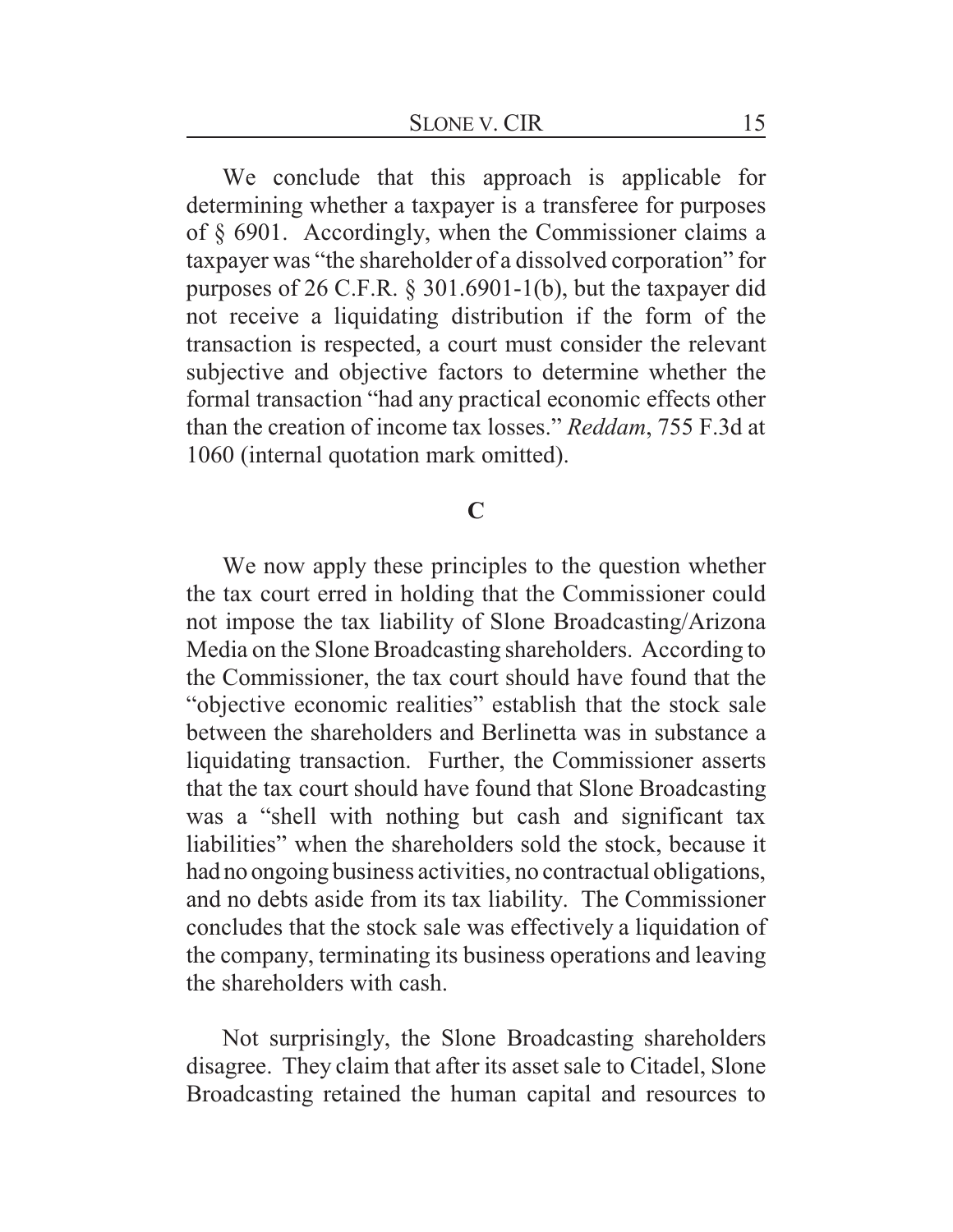acquire another radio station, and therefore was not a "lifeless shell" at the time of its stock sale to Berlinetta. The shareholders also argue that they had no improper tax avoidance purposes for entering into the sale. Further, the shareholders assert that the stock sale had economic substance because Fortrend/Berlinetta actively engaged in debt recovery after the sale.

We cannot resolve this dispute because the tax court failed to apply the correct legal standard for characterizing the stock sale transaction for the purposes of federal transferee liability. The court did not address either the subjective or objective factors we apply in characterizing a transaction for tax purposes, as it failed to make any finding on whether the shareholders had a business purpose for entering into the stock purchase transaction other than tax avoidance, or whether the stock purchase transaction had economic substance other than shielding the Slone Broadcasting shareholders from tax liability. Instead, the tax court focused its factual inquiry and analysis on factors that might be relevant to the second prong of the *Stern* test for assessing transferee liability, whether a party is substantively liable for the transferor's unpaid taxes as a matter of state law. For instance, the tax court's findings that the shareholders had not orchestrated the asset sale and the stock sale as a single scheme for tax evasion purposes, that Fortrend and its third-party service provider were legitimate players in the debt collection industry, and that the shareholders had no reason to believe that Fortrend was using illegitimate tax evasion methods and had no duty to inquire further all relate to the question whether the shareholders lacked actual or constructive knowledge of the entire tax evasion scheme that rendered their transaction with Fortrend fraudulent under state law. *See Salus Mundi*, 776 F.3d at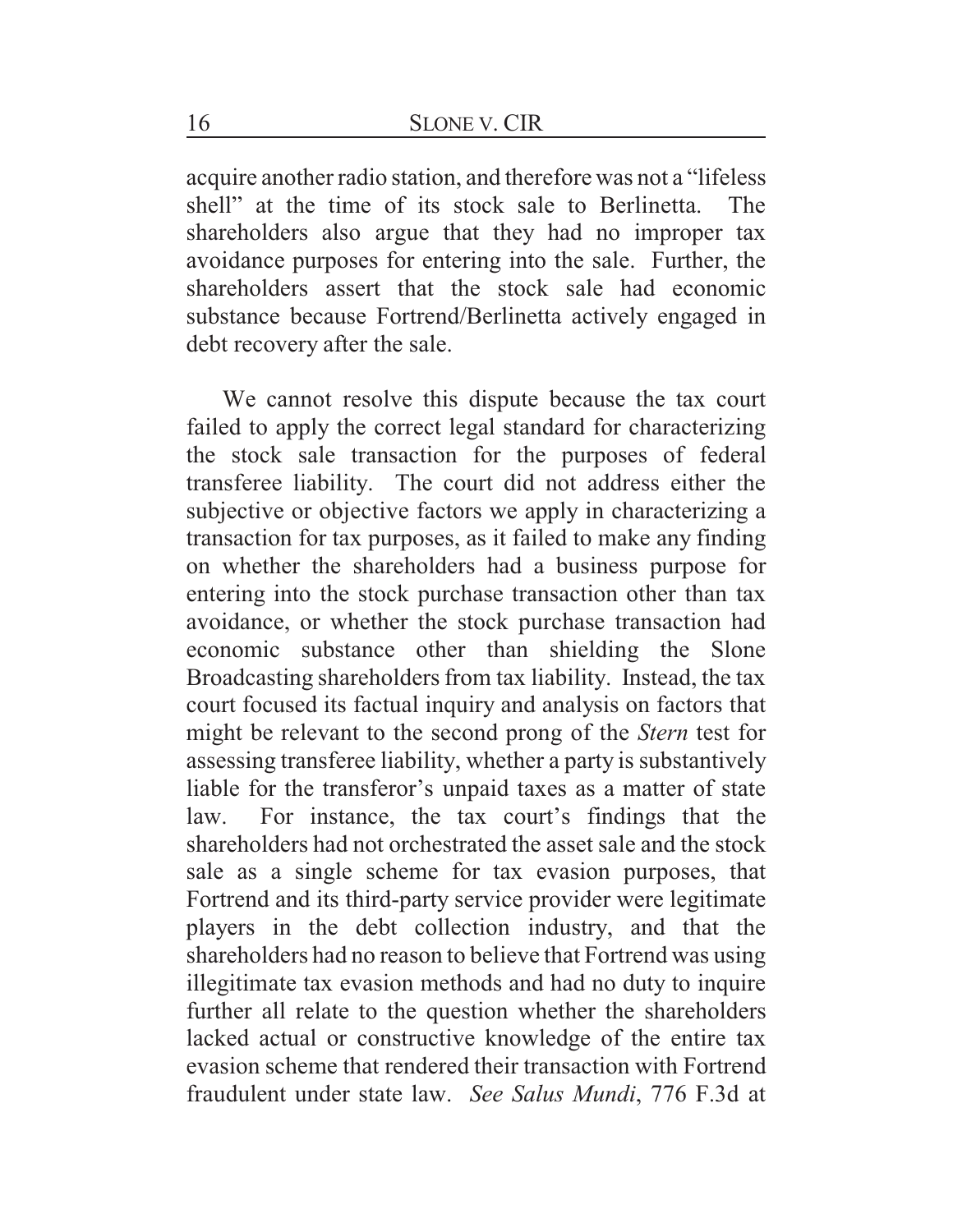1020. But the tax court did not use these factual findings to analyze the shareholders' liability under the applicable state law; it instead concluded, based on these findings, that the form of the stock sale should be respected for the shareholders' transferee status under the first prong of the *Stern* test. This was an error.

Because the tax court applied the wrong legal standard to the question of transferee liability, it failed to make findings relating to the relevant factors for determining whether the Commissioner could properly disregard the form of the transaction. The tax court should make these determinations in the first instance. *See Lewis v. Comm'r*, 560 F.2d 973, 978 (9th Cir. 1977) (reversing and remanding when the tax court did not make proper factual findings). On remand, the tax court should make the findings necessary to apply the *Stern* test correctly. Under the first prong of this test, the tax court should apply the relevant subjective and objective factors to determine whether the Commissioner erred in disregarding the form of the transaction in order to impose tax liability on the shareholders as "transferees" under § 6901. Under the second prong of the *Stern* test, the tax court should analyze whether the shareholders are liable under state law for Slone Broadcasting/Arizona Media's unpaid tax liability. *See Salus Mundi*, 776 F.3d at 1018, 1020. The tax court may begin its analysis with either prong. The Commissioner may hold the shareholders liable as "transferees" under § 6901 only if both prongs of the *Stern* test are satisfied. *See id*. **5**

## **VACATED AND REMANDED.**

**<sup>5</sup>** Costs are awarded to the Commissioner.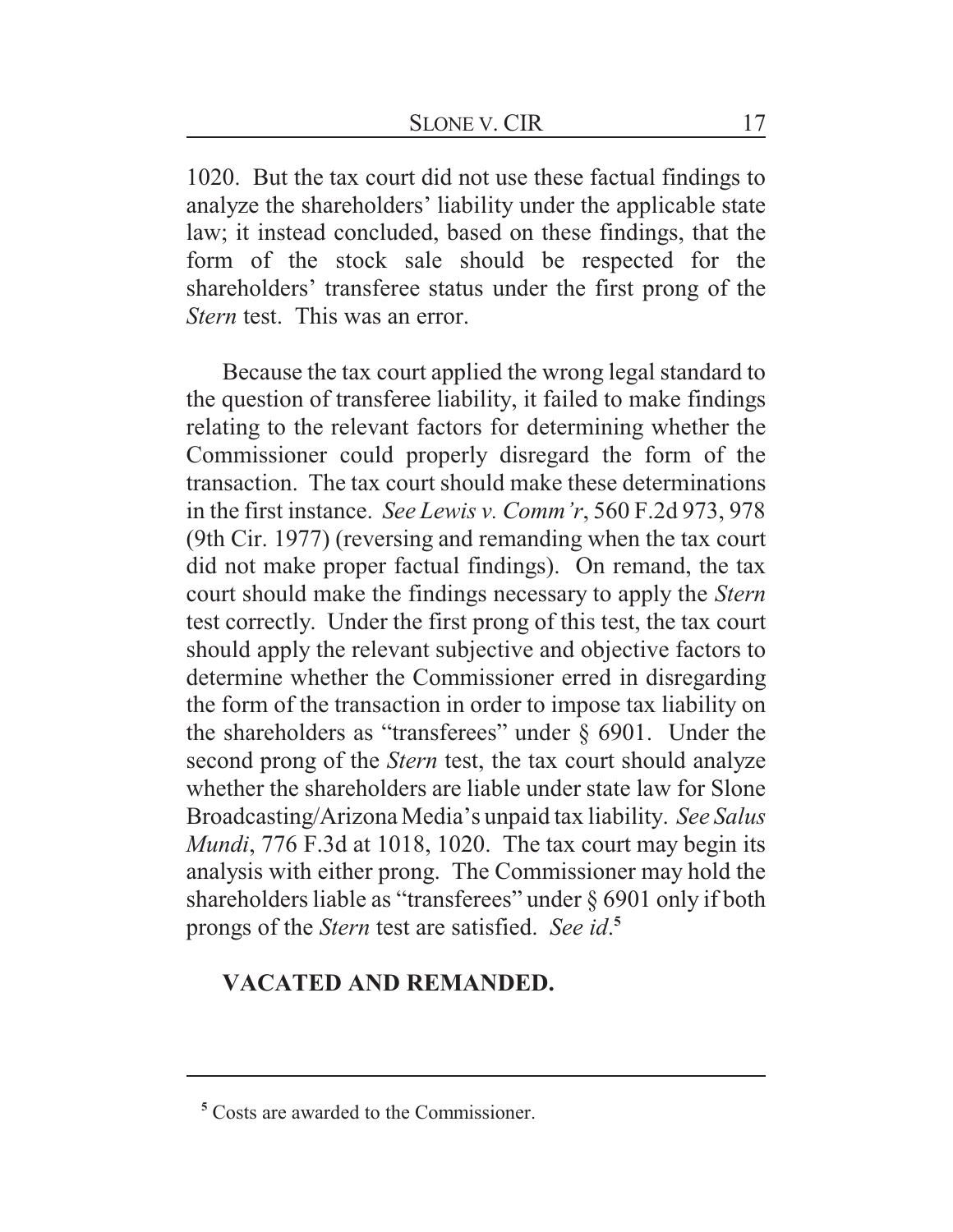NOONAN, Circuit Judge, concurring in part and dissenting in part:

I concur in parts I-IIB of the opinion. I write separately because I conclude that the record is sufficient to reach the merits of the federal law inquiry under 26 U.S.C. § 6901. I would hold that the transaction between Slone Broadcasting and Berlinetta had no economic substance and that the Slone Broadcasting shareholders are transferees under 26 U.S.C. § 6901. Therefore, I would remand to the Tax Court only on the question of state law substantive liability.

The Supreme Court has stated that "[t]he general characterization of a transaction for tax purposes is a question of law subject to review," even though "[t]he particular facts from which the characterization is to be made are not so subject." *Frank Lyon Co. v. United States*, 435 U.S. 561, 581 n.16 (1978). As the opinion correctly articulates, the standard in this circuit is that "[t]he Tax Court's factual determinations about a transaction's economic substance are reviewed for clear error, but the legal standards it applies and the application of those standards to the facts are reviewed de novo." *Reddam v. Comm'r*, 755 F.3d 1051, 1059 (9th Cir. 2014). Based on the facts as found by the Tax Court and reviewed under the applicable standard, I find it clear that the sale to Berlinetta did not have "any economic substance other than the creation of tax benefits." *Id.* (internal quotation mark omitted).

In *Owens v. Comm'r*, 568 F.2d 1233 (6th Cir. 1977), the Sixth Circuit considered a similar sale of a corporation whose only asset was cash and noted that "[w]hen one purports to sell cash in corporate solution the burden is surely particularly severe on the seller to show that the only purpose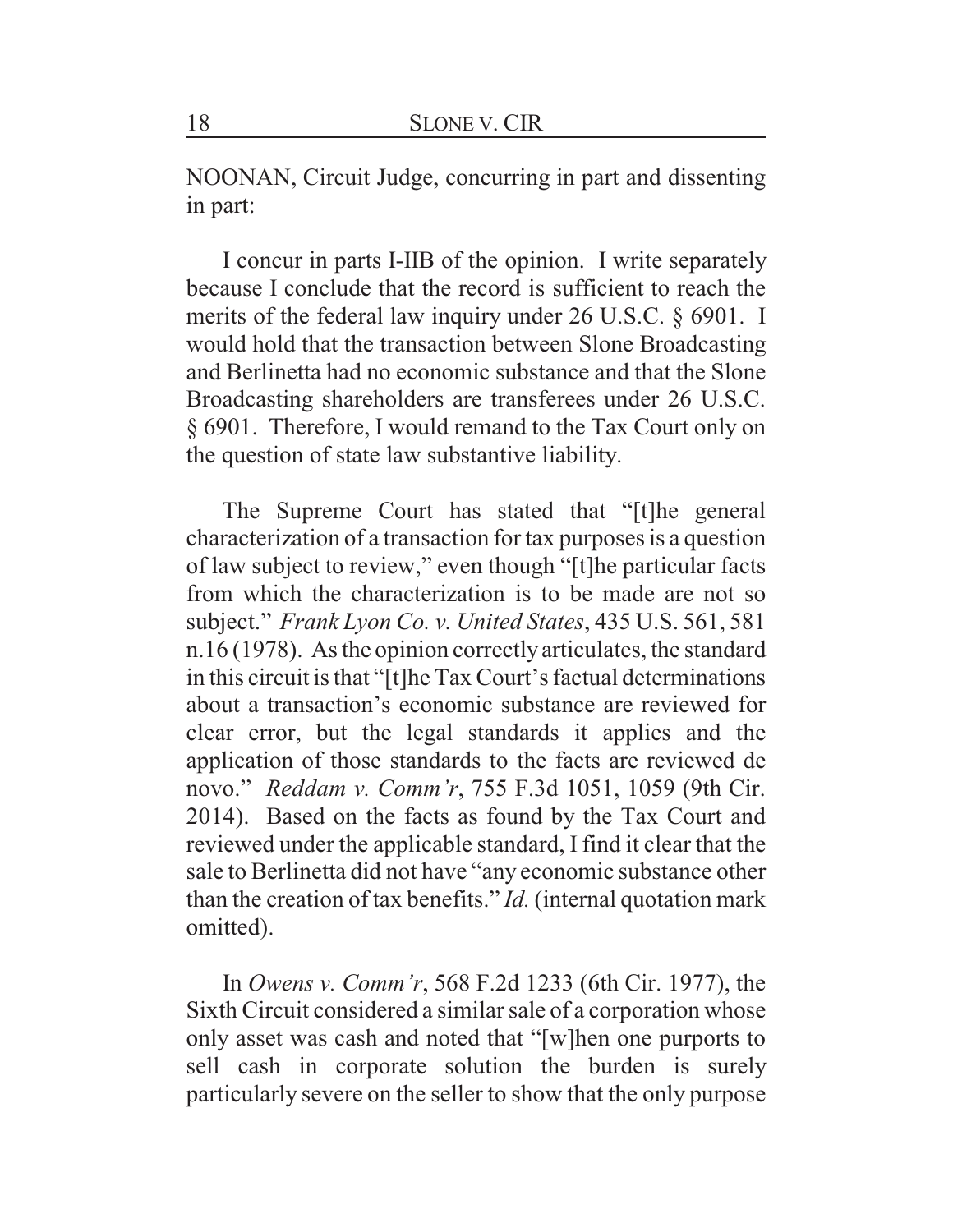served is not tax avoidance." *Id.* at 1239. The court explained that "[t]he reason for such a heavy burden when the corporation owns just cash is that the corporation has already been effectively liquidated from a corporate law viewpoint, and such a liquidation is a step in the process of winding up a corporation's affairs." *Id.*

The Sixth Circuit examined whether the sale of stock was in fact the sale of the "equity of a business," distinguishing between sale of a going concern and sale of corporate assets. *Id.* ("When a stockholder sells his stock, he is selling his proprietary interest in a going concern and not an interest in the corporate assets."). The court concluded that because the corporation had no ongoing business activity, the corporation "was a lifeless shell at the time of the purported sale of stock." *Id.* ("A corporation that is not carrying on business activity can be a ready vehicle for use as 'nothing more than a contrivance' in a scheme of illegitimate tax avoidance." (quoting *Gregory v. Helvering*, 293 U.S. 465, 469 (1935))).

The Sixth Circuit also examined the financing for the stock purchase. It noted that the purchasers, who took out a loan to buy the stock, had two alternatives to repay the loan: "they could have withdrawn the cash from the bank account, thereby reducing [the corporation] to an empty corporate shell, and pay the loan immediately," or "they could have earned profit with [the corporation's] business, and paid the loan over a period of time." *Id.* at 1240. If the purchasers had planned to operate the corporation as a going concern, "[t]he risks of such a business would have led the Bank . . . to require collateral, but . . . the record does not reveal that collateral was required." *Id.* In fact, the purchasers "withdrew all the cash from the [corporation] bank account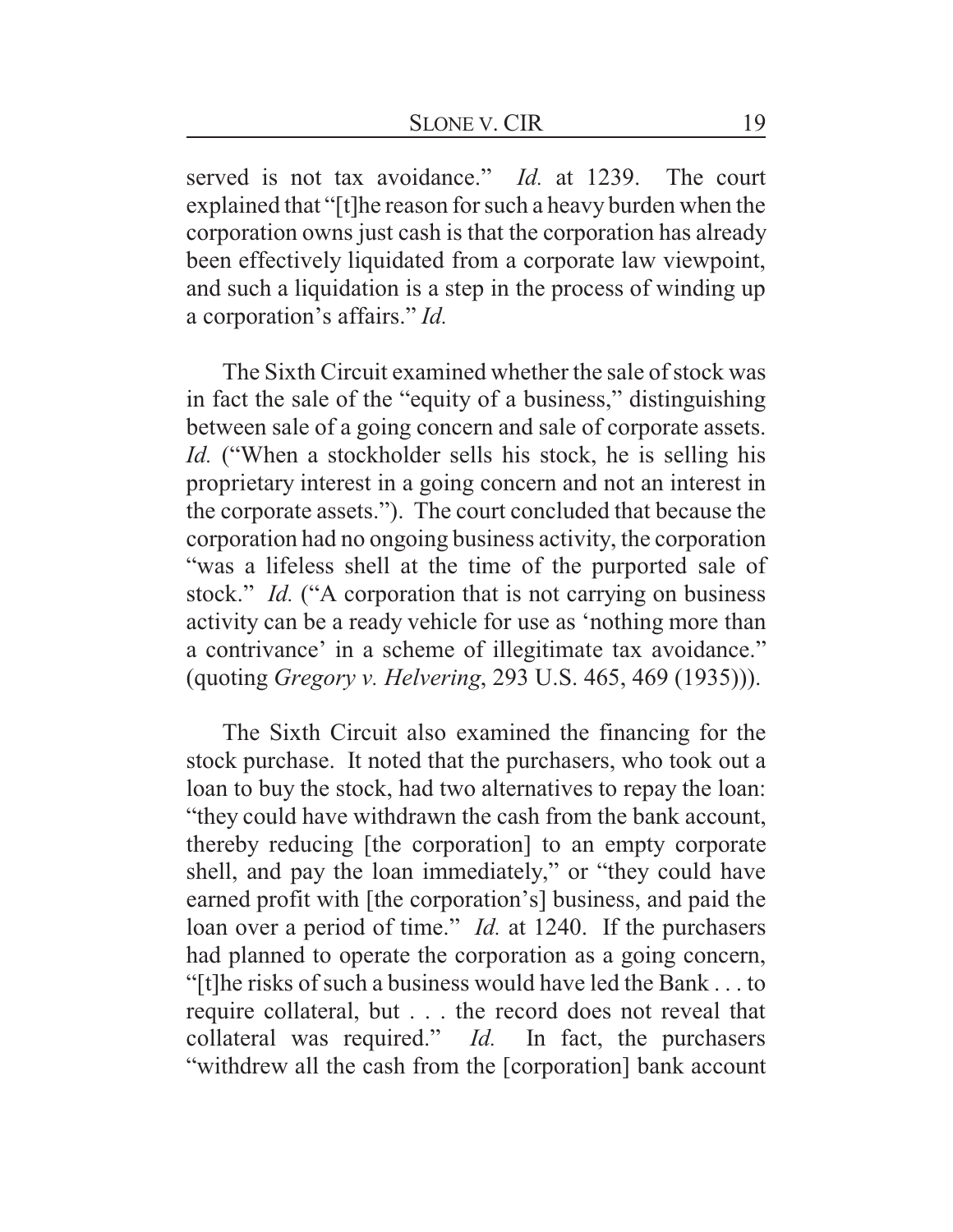the same day as the purported sale of stock" in order to repay the loan. *Id.*

The Sixth Circuit held that because "tax liabilities cannot be altered on the basis of parties exchanging the most fungible commodity of all, cash," the stock sale should not be respected. *Id.*

Many of the same factors considered by the Sixth Circuit in *Owens* are present in this case. Slone Broadcasting was a corporation with no assets other than cash and a built-in gain tax liability of about \$15 million that was sold for cash. There is no dispute in this case that Slone Broadcasting had no business operations at the time of the sale to Berlinetta. The financing scheme was very similar to that in *Owens*: One of the conditions of the purchase loan from Rabobank was that it be repaid using Slone Broadcasting's cash, via an irrevocable payment instruction, as soon as Berlinetta acquired Slone. Just as in *Owens*, the purchaser of Slone Broadcasting borrowed the purchase price, and after closing, immediately withdrew money from the corporate bank account in order to repay the purchase loan. While the Tax Court found that "Berlinetta also held at least \$18, 459, 360 of equity at the time of closing" apart from the loan from Rabobank, the only support in the record for this finding is a law firm opinion letter prepared for Slone Broadcasting and written three months after the stock sale. I would conclude that this finding was clearly erroneous. In any event, it is undisputed that Berlinetta did in fact borrow the purchase price from Rabobank and immediately repaid the loan with Slone Broadcasting's cash.

Just as in *Owens*, these undisputed facts are sufficient to draw the legal conclusion that the sale of Slone